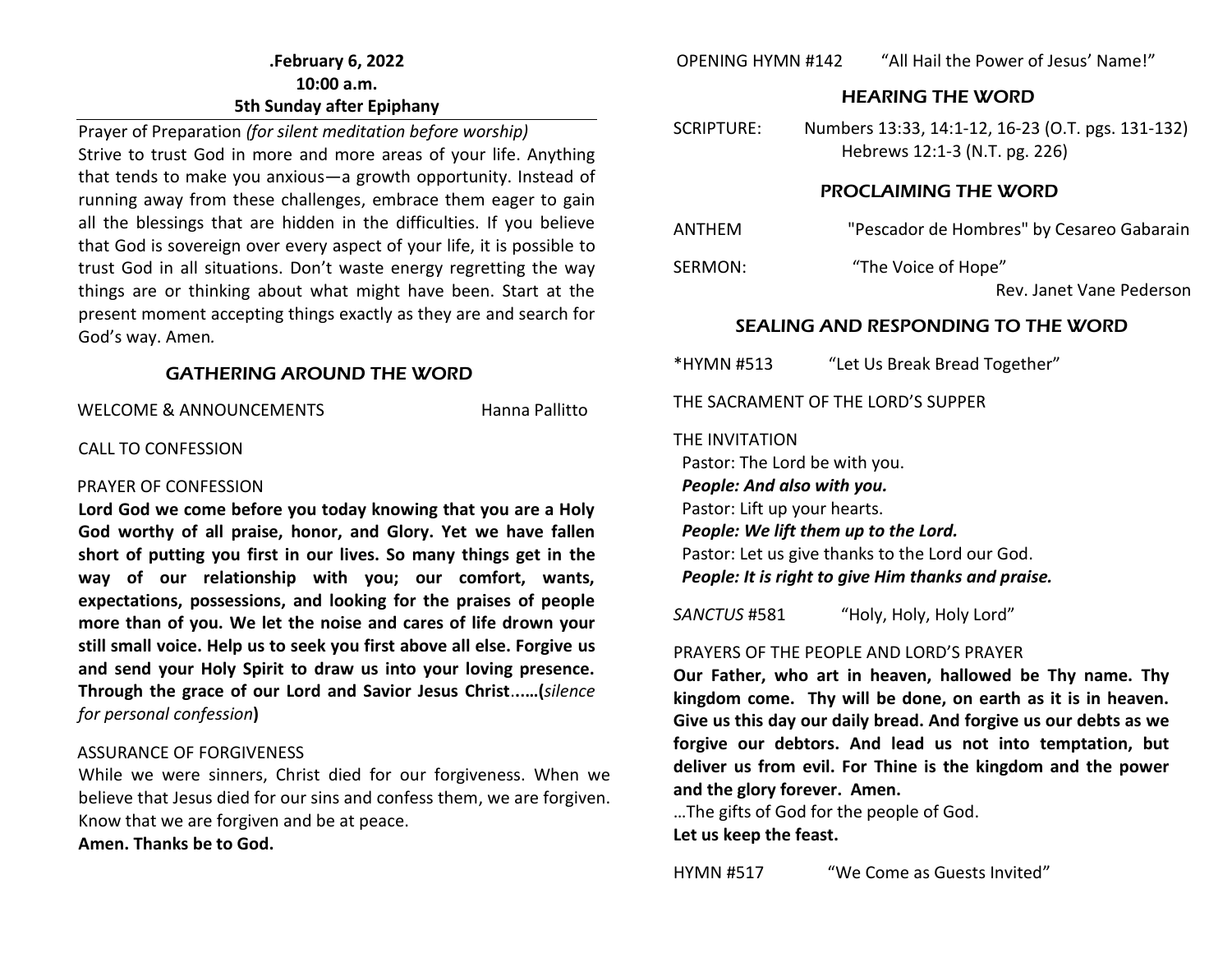## CARRYING THE WORD TO THE WORLD

\*CLOSING HYMN #525 "Here I Am, Lord"

INVITATION TO TITHES AND OFFERINGS & PRAYER OF DEDICATION

\*BENEDICTION

POSTLUDE "Alleluia! Raise the Gospel" by Bernadette Farrell

\*Please stand if able

# Janet Vane Pederson Bio:

Rev. Janet Vane Pederson is happy to return to lead you in worship once again. She has served in various churches including Morris Plains Presbytery Central Church in Summit and Tower Hill Church in Red Bank. Then she decided to go into Hospice Work as a Chaplain. Retiring from that after 13 years. She and her husband, Brent, live in Berkeley Heights. They have 13 grandchildren ranging from 25 years of age to 10 months. They enjoy visiting them as much as possible, especially now that Covid restrictions have lessened.

#### **CALL FOR CONGREGATION / CORPORATION MEETING**

BY ORDER OF THE SESSION OF THE FIRST PRESBYTERIAN CHURCH OF AVENEL, NEW JERSEY, THE SEMI-ANNUAL MEETING OF THE CONGREGATION/CORPORATION WILL BE HELD ON **SUNDAY, FEBRUARY 13, 2022** *IMMEDIATELY FOLLOWING THE WORSHIP SERVICE.* THE PURPOSE OF THE MEETING IS TO REVIEW THE ANNUAL REPORT FOR 2021 AND TO CONDUCT ANY OTHER BUSINESS THAT MAY BE PROPERLY BROUGHT TO THE ATTENTION OF THE CONGREGATION

First Presbyterian Church of Avenel 621 East Woodbridge Avenue Avenel,  $NJ$  07001 February 6, 2022

> That Night All The People Of The **Community Raised Their** Voices And Wept Aloud. Numbers 14-1 **BibleWordings.com**

"The Voice of Hope" Rev. Janet Vane Pederson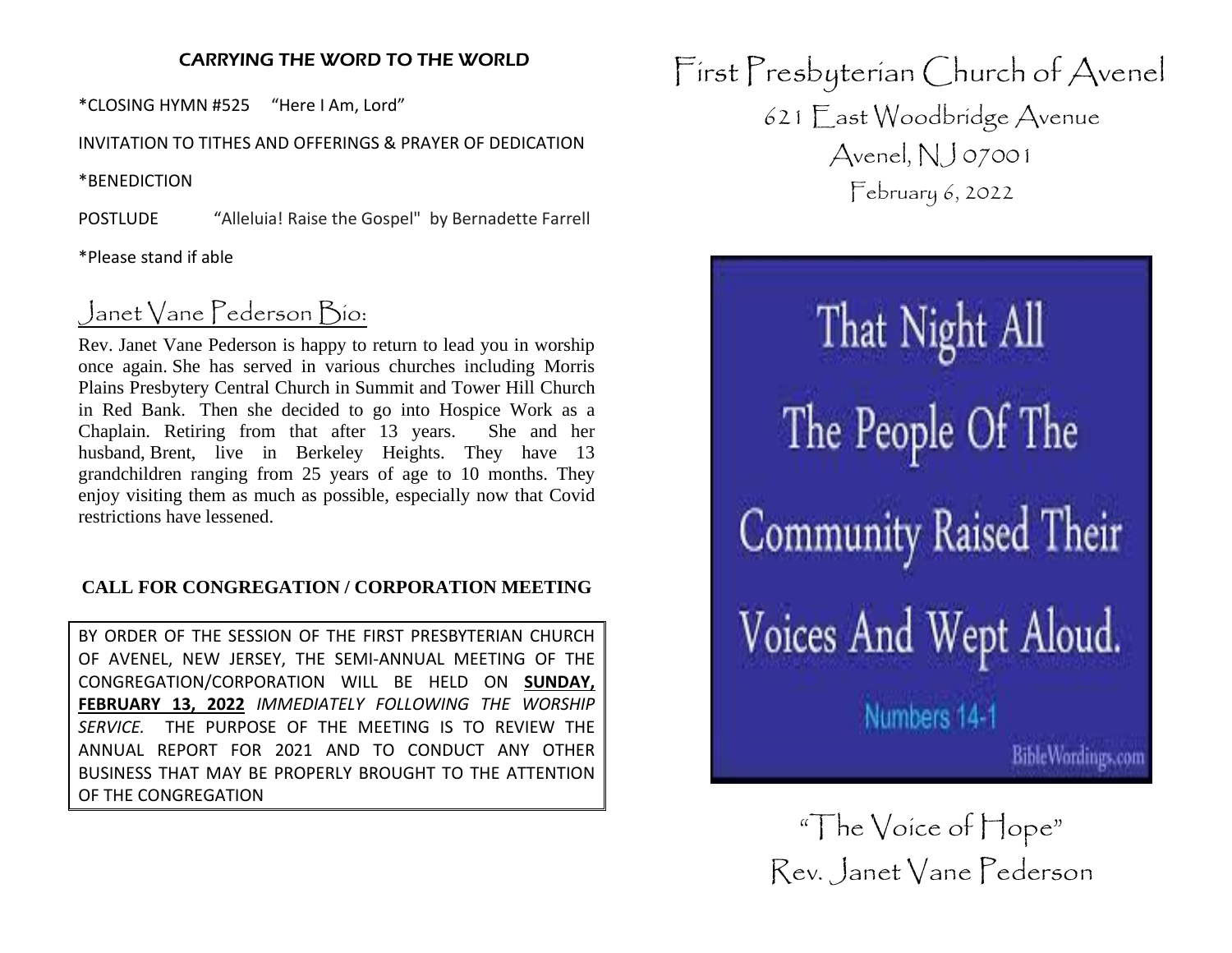#### **Prayers for those with long-term concerns**

We ask that these friends have God in their lives, that they and their families feel His loving presence, and comfort during their continued struggles. Updates will be printed as available.

Jennifer Perez – RSD/CRPS, & gastroparesis Maria - a friend of the Knotts and Haggerty families; she is in an acute care facility for traumatic brain injury.

#### **Friends and Loved Ones in the Service and their Families**

#### **STATESIDE**

Robert L. Gillis – invasive cardiovascular technologist in the US Navy and stationed at Walter Reed Medical Center in Washington DC, grandson of Barbara & Bill Morgan.

Lauren Hansen-Salmond – 1<sup>st</sup> LT, – Stephanie & Charlie Kurowsky's niece

Jeffrey Hansen - 1<sup>st</sup> LT, Kuwait, Stephanie & Charlie Kurowsky's nephew

Daniel Hedner – Carolyn & Jake Stockl's nephew

Steven Stockl – Carolyn & Jake Stockl's nephew

Amy Updike

Rob – serving in the U.S. Navy, San Diego, CA. - Lynn & Wayne Dubin's son.

Anthony Service – U.S. Air Force, in San Antonio.

\_\_\_\_\_\_\_\_\_\_\_\_\_\_\_\_\_\_\_\_\_\_\_\_\_\_\_\_\_\_\_\_\_\_\_\_\_\_

#### **OVERSEAS**

The children and youth in our congregation and our youth ministry Racial equality reconciliation in Woodbridge Township and our nation. Our ministry partners –

 Boys Town Camp Johnsonburg Christian Appalachian Project, Kentucky Elijah's Promise, New Jersey Elizabeth Port Presbyterian Church Children's Center, NJ International Justice Mission, Washington DC Mr. Matt Barany Jr., who serves with Second Level Ministry Reliant Redemption Church, Pennsylvania Navajo Ministries Salvation Army of Perth Amboy, NJ Saint Jude's Children's Hospital of Memphis, Tennessee Walter Hoving Home World Vision

# *Prayer Concerns and Praises February 6, 2022*

*The Prayer Chain -* provides immediate prayer for *critical and emergency situations*. All other needs will be taken care of through the prayer list. To place someone on the prayer chain call Millie Knotts at 732-382-9391.

*The Prayer List -* provides opportunities to share prayer within our church family. Prayer requests will be published for up to 6 weeks unless updated. To add someone to this list call the church office at 732-634-1631.

(*Note: Please be sure the person you are adding to this list has given his or her permission to do so).*

"And pray in the Spirit on all occasions with all kinds of prayers and requests. With this in mind, be alert and always keep on praying for all the Lord's people" Ephesians 6:18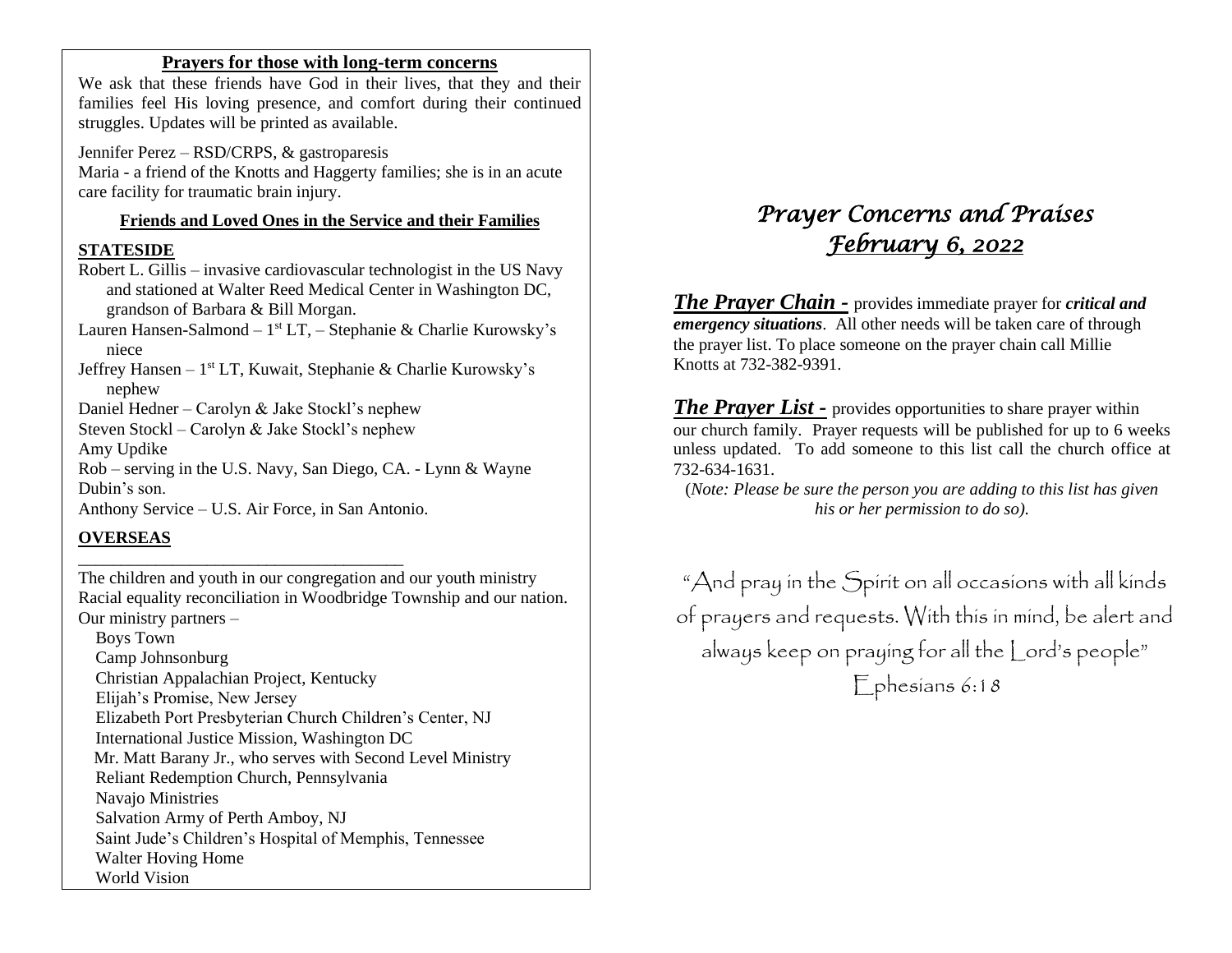#### *New Joys and Concerns*

*2 nd Week*

*3 rd Week*

Please pray for successful recovery for Carolyn Stockl who was diagnosed with breast cancer.

*4 th Week*

Please pray for Vilma Ambis who was admitted to Brighton Gardens located in Edison on Tuesday, January 11, 2022.

*5 th Week*

*6 th Week* 

*Prayers and Sympathies*

*SHUT-INS*

*Please continue to keep in your prayers those members who are unable to join us for worship on Sundays.* 

> **Health and Healing** *Carol Palmer and Jen Perez*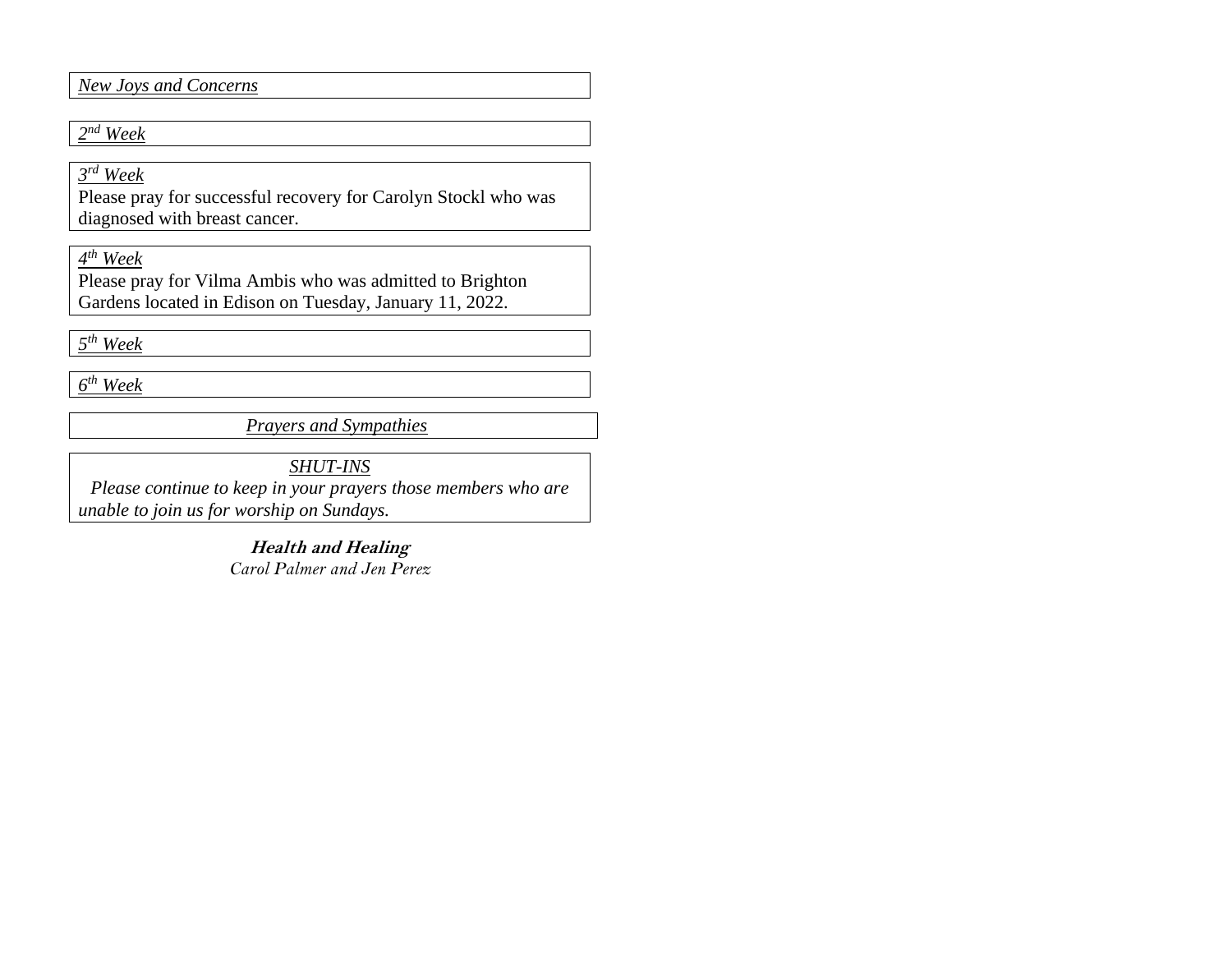*The mission of First Presbyterian Church is to grow in Christ and make Him known. This is based on John 15:5: "Yes, I am the vine; you are the branches, apart from me you can do nothing." The Holy Spirit strengthens us to:* 

- *1. Connect to the vine,*
- *2. Grow to maturity,*
- *3. Share the fruit*

#### **STEWARDSHIP 2021**

In an effort to help our congregation track our annual budget as it compares to giving, the Session has decided to include a brief monthly report. We are a 501(c)(3) not-for-profit organization, and are completely dependent upon tithes, offerings, and donations to fulfill our budgeted expenses.

| <b>General Fund Balance</b> |                                       | Net for the month | <b>YTD</b>                |
|-----------------------------|---------------------------------------|-------------------|---------------------------|
|                             | 12/31/2021 \$76,156.39                |                   |                           |
|                             | $01/31/2022$ \$73,393.05 \$(2,753.34) |                   | $\frac{1}{2}$ ( 2,753.34) |

**CHURCH PROPERTY STEWARDS NEEDED (for pay) –** When we rent church property such as the gym (Westminster Hall) or Jacob Morgan Hall, a church member must be present on site. Stewards open/close the building and oversee good property stewardship. For their service, stewards are paid \$12/hour (by renters). If you are able to serve in this way (occasionally or regularly), or have questions or would like more information, please call the church office from 8:30 a.m. to 1:30 p.m., Tuesday through Friday.

**Per Capita Amount has been changed from \$45.00 to \$40.00**

## **WELCOME TO WORSHIP THIS MORNING. WE'RE GLAD YOU'RE HERE! WE BELIEVE YOU ARE HERE FOR A DIVINE PURPOSE. LET US KNOW HOW WE CAN SERVE YOU TODAY!**

# **THIS WEEK IN OUR CHURCH**

## **SUNDAY, February 6, 2022**

 9:00 a.m. Sunday School – SSO 10:00 a.m. Worship Service(Guest Preacher– Rev. Janet Pederson) Live Stream-Facebook 6:00 p.m. Youth Group – CE

#### **MONDAY, February 7, 2022**

7:00 p.m. Property Care/Stewardship Mtg – CO

#### **TUESDAY, February 8, 2022**

7:00 p.m. Deacons Mtg – CO

#### **WEDNESDAY, February 9, 2022**

#### **THURSDAY, February 10, 2022**

 8:00 p.m. Prayer Gathering – Dial In (425) 436-6302 then enter code 773724#.

## **FRIDAY, February 11, 2022**

#### **SATURDAY, February 12, 2022**

#### **SUNDAY, February 13, 2022**

- 9:00 a.m. Sunday School SSO
- 10:00 a.m. Worship Service (Guest Preacher–Rev. Brooks Smith) Live Stream-Facebook
- 11:30 a.m. Annual Congregational Meeting

**CHURCH OFFICE HOURS:** Tuesday through Friday, 8:30 a.m. – 1:30 p.m.